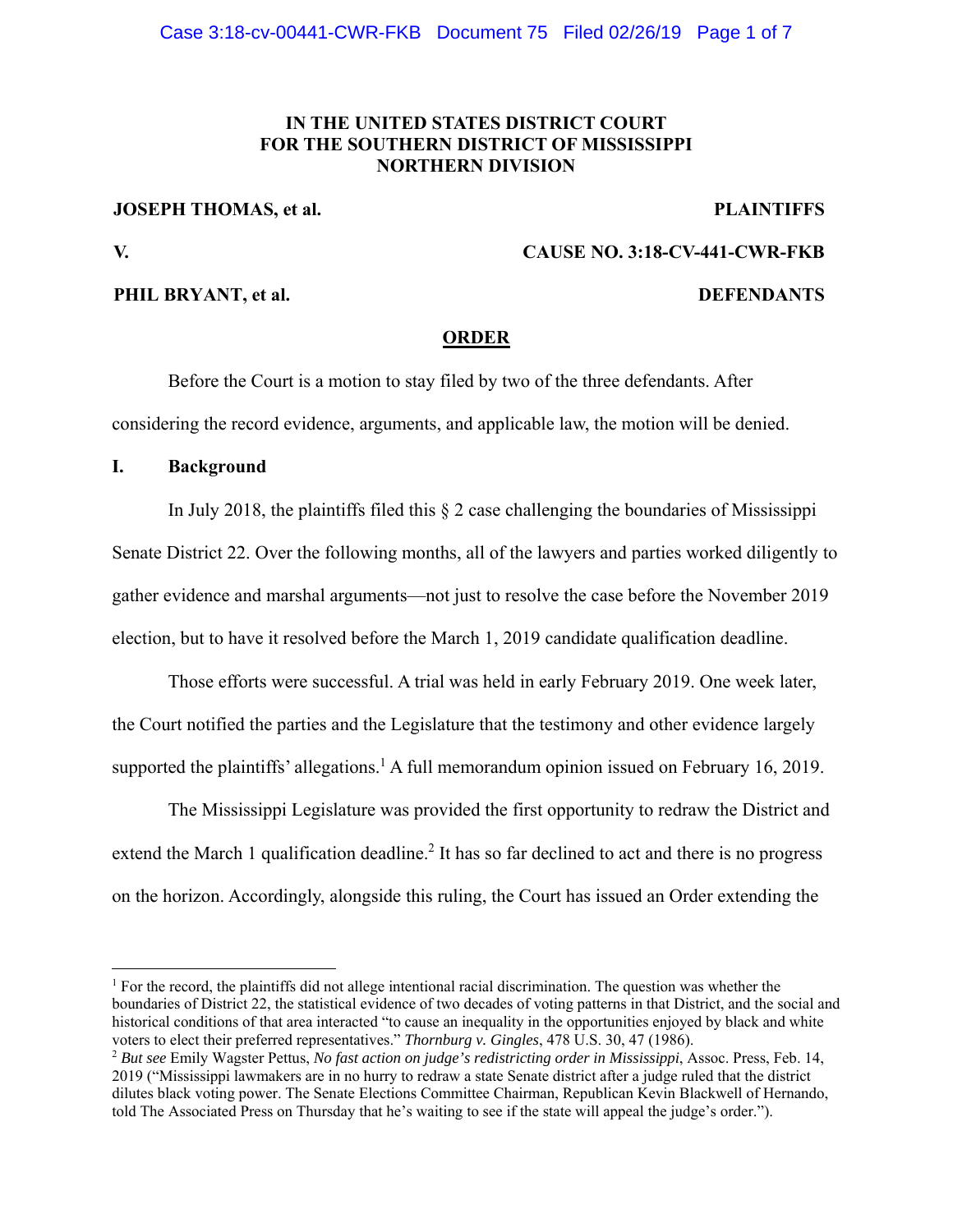#### Case 3:18-cv-00441-CWR-FKB Document 75 Filed 02/26/19 Page 2 of 7

qualification deadline for Districts 22 and 23 to March 15, 2019, and requiring the defendants to

redraw Districts 22 and 23 in accordance with the plaintiffs' illustrative Plan 1. A separate Final

Judgment will follow.

One dispute remains. Two out of the three defendants—the Governor and the Secretary of State—have appealed and argue that the Court's ruling should be stayed pending that appeal. The Attorney General has not appealed or joined in their motion.

## **II. Legal Standard**

The law governing motions to stay pending appeal is well-established:

We consider four factors in deciding a motion to stay pending appeal: (1) whether the stay applicant has made a strong showing that he is likely to succeed on the merits; (2) whether the applicant will be irreparably injured absent a stay; (3) whether issuance of the stay will substantially injure the other parties interested in the proceeding; and (4) where the public interest lies. The first two factors . . . are the most critical.

*Veasey v. Perry*, 769 F.3d 890, 892 (5th Cir. 2014) (quotation marks and citation omitted).

"A stay is an intrusion into the ordinary processes of administration and judicial review, and accordingly is not a matter of right, even if irreparable injury might otherwise result to the appellant." *Nken v. Holder*, 556 U.S. 418, 427 (2009) (quotation marks and citation omitted). "It is instead an exercise of judicial discretion, and the propriety of its issue is dependent upon the circumstances of the particular case. The party requesting a stay bears the burden of showing that the circumstances justify an exercise of that discretion." *Id.* at 433–34 (quotation marks, citations, and brackets omitted).

 "[T]he movant need not always show a 'probability' of success on the merits; instead, the movant need only present a substantial case on the merits when a serious legal question is involved and show that the balance of the equities weighs heavily in favor of granting the stay." *Ruiz v. Estelle*, 650 F.2d 555, 565 (5th Cir. 1981) (citations omitted).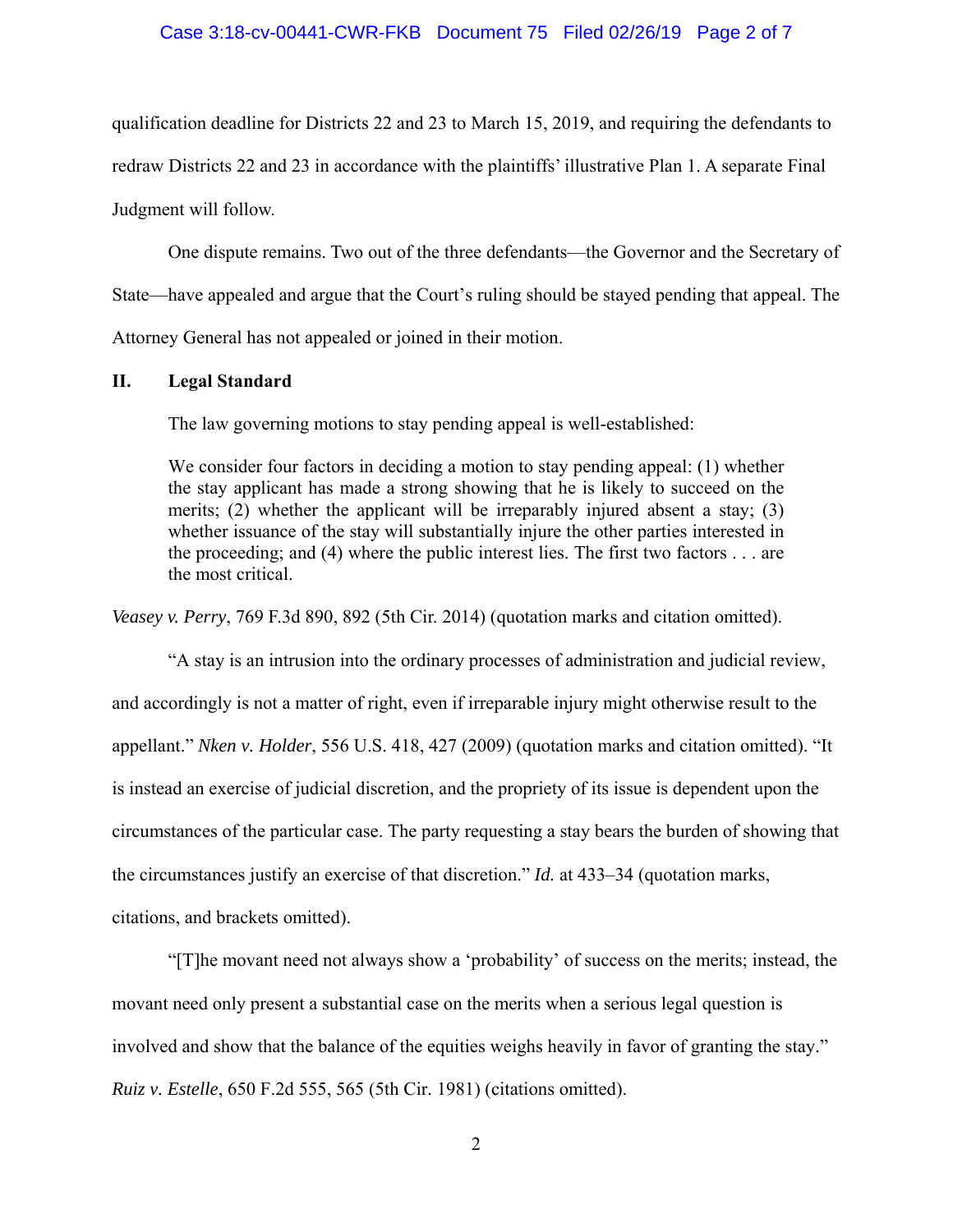### **III. Discussion**

At the outset, it must be noted that the movants' brief presents an idiosyncratic view of the record. They say the plaintiffs' statistical expert arrived at inaccurate estimates, but they introduced no evidence to dispute his actual methodology, which is generally accepted in this Circuit. They complain that "the Court declared that black voters 'are less likely to have transportation options that facilitate voter turnout in odd-year elections.'" The Court wrote that because it was unrebutted trial testimony. Elsewhere, the movants speculate about whether the Census Bureau has ever "suggested that blacks are more likely to over-report their participation than whites." The time for speculation has passed.

The movants' strongest argument relies upon a series of voting cases instructing lower courts to be wary of changing the status quo "on the eve of an election." *Veasey*, 769 F.3d at 892, 894 (collecting cases).

In *Veasey*, the Fifth Circuit stayed a Texas district court ruling that would have affected statewide voter identification rules "just nine days before early voting." *Id.* at 892. "[I]t will be extremely difficult, if not impossible, for the State to adequately train its 25,000 polling workers at 8,000 polling places about the injunction's new requirements in time for the start of early voting on October 20 or even election day on November 4," the court reasoned. *Id.* at 893.

The principle of electoral caution is not limited to voter identification cases, but extends to redistricting controversies like ours:

Further, in the apportionment context, the Supreme Court has instructed that, in awarding or withholding immediate relief, a court is entitled to and *should* consider the proximity of a forthcoming election and the mechanics and complexities of state election laws, and should act and rely upon general equitable principles. Accordingly, under certain circumstances, such as where an impending election is imminent and a State's election machinery is already in progress, equitable considerations might justify a court in withholding the granting of immediately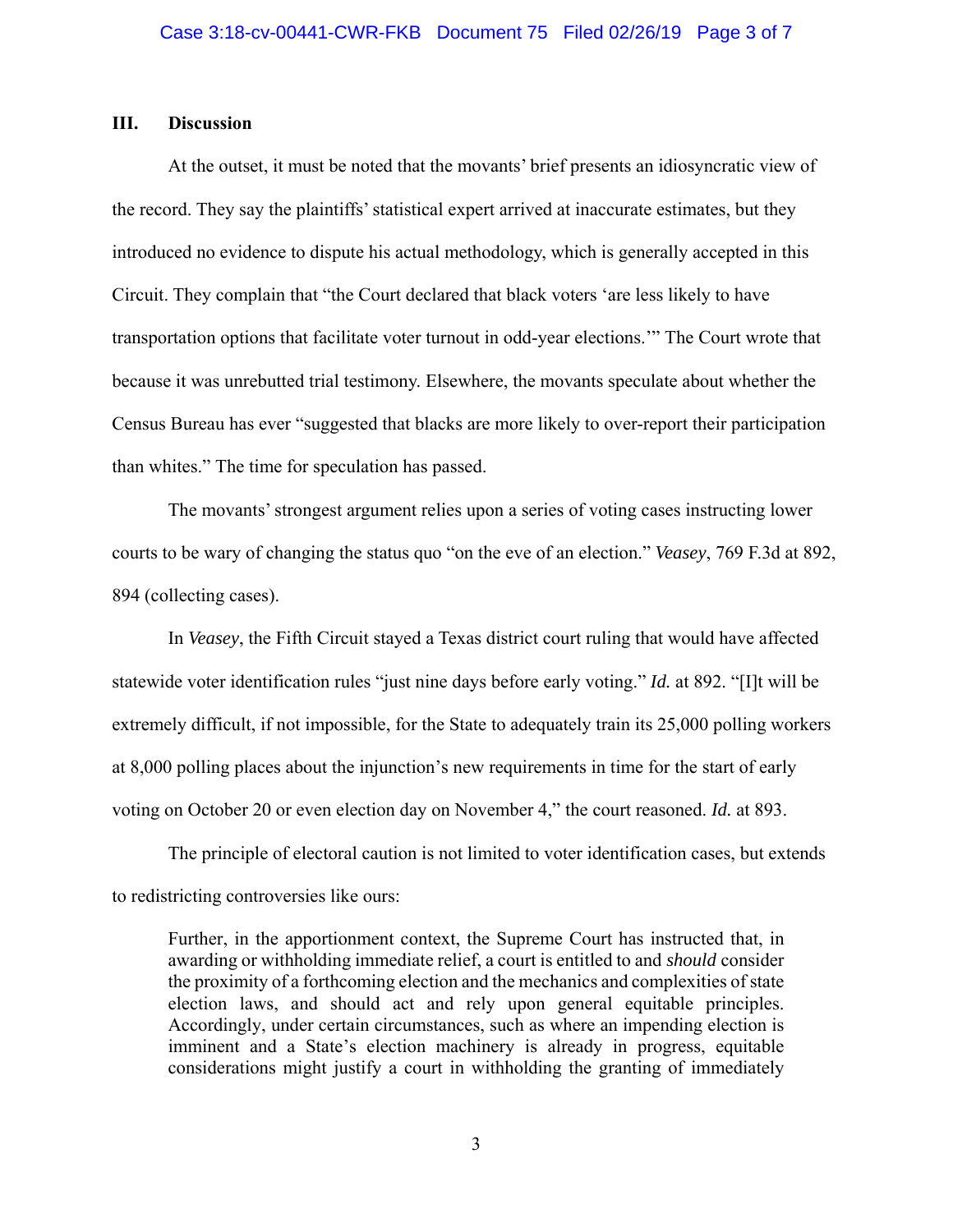### Case 3:18-cv-00441-CWR-FKB Document 75 Filed 02/26/19 Page 4 of 7

effective relief in a legislative apportionment case, even though the existing apportionment scheme was found invalid.

*Id.* (quotation marks, citations, and brackets omitted). The bottom line is that district courts must recognize "the Supreme Court's hesitancy to allow . . . eleventh-hour judicial changes to election laws." *Id.* at 895.

Given these authorities, a stay pending appeal would likely be appropriate if voting in District 22 had started or was imminent. A stay would probably also be warranted if the Court was ruling on this case in September or October, on the cusp of the November general election. That is not the situation. We are months away from the primaries and months more away from the general election.

There are, in fact, quite a few differences between the *Veasey* line of cases and this matter. The plaintiffs have not brought a constitutional case of statewide reach, but instead filed a one-count suit identifying one problem in one of Mississippi's 52 Senate Districts. That problem can be remedied by moving 1.4% of Mississippi's 1,962 electoral precincts into an adjacent Senate District. The affected voters have the entire campaign season to get acquainted with the candidates, to the extent the candidates are not already known to them—this *is* Mississippi, after all. And moving these precincts will not affect the incumbents. The District 22 incumbent is not running for re-election for other reasons, while the District 23 incumbent is favored to win under any redrawn map and may even run unopposed.

The available evidence regarding "the mechanics and complexities of state election law[]" also does not justify a stay. The State's elections consultant provided an affidavit explaining that any affected counties would need time to move the affected precincts. She stated that "the timeline for election creation is generally about 55 days before an election day." The Assistant Secretary of State for the Elections Division provided an affidavit stating that the

4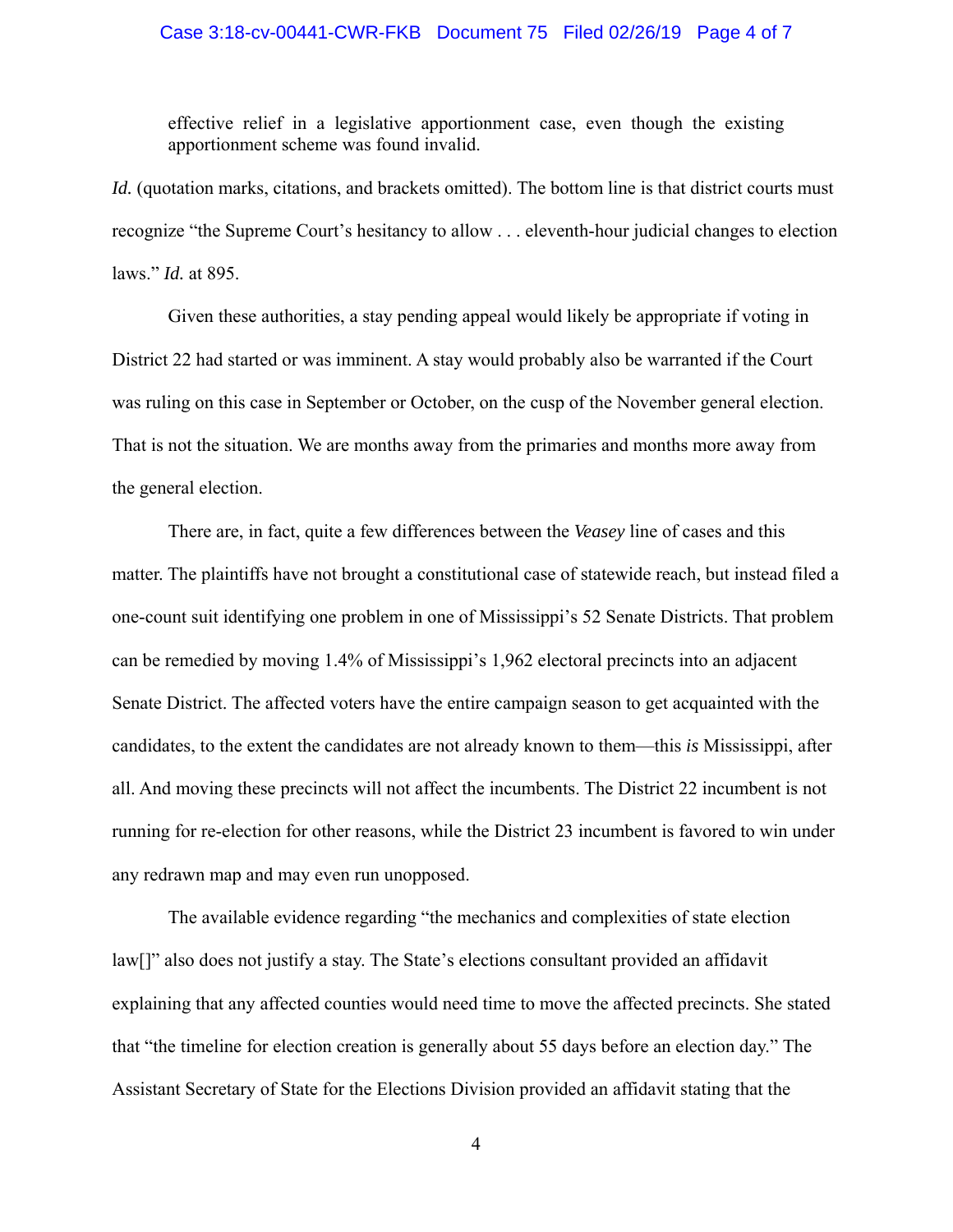# Case 3:18-cv-00441-CWR-FKB Document 75 Filed 02/26/19 Page 5 of 7

official ballot for the primary elections must be finalized by June 17, 2019. Before that can happen, the candidates must be determined to be qualified and approved by their political party. That takes some time. How much time, the record does not reveal.

This evidence likely would have carried more weight if the plaintiffs had asked for broader relief. What the affiants did not know (and could not have known at the time) was that so few precincts would move, and that the qualification deadline would be extended by only 14 days. There is no evidence in these affidavits or elsewhere that such modest steps will harm the efficient conduct of the 2019 election cycle. The Court simply cannot agree with movants' counsel's assertion that this will result in "chaos."

The traditional factors also weigh against issuance of a stay.

First, the movants have not made a strong showing that they are likely to succeed on appeal. Two of the three *Gingles* factors were uncontested at trial and the third heavily favored the plaintiffs once the defendants' expert was subjected to cross-examination. The movants' statute of limitations defense lacks support in the case law, while the laches argument can (at best) knock out one of the three plaintiffs. The movants' textual reinterpretation of 28 U.S.C. § 2284(a) has never been adopted by a single court and runs contrary to the leading treatise on textualism. The Court's memorandum opinion explained at length how the movants' remaining legal arguments are inconsistent with the binding case law of this Circuit.

The final three factors are collectively in equipoise. Here, as is so often the case, "both sides cloak themselves in the mantle of irreparable harm," "claim the public interest supports them," and argue "that their prospective harm is greater than the harm to the other." *Voting for Am., Inc. v. Andrade*, 488 F. App'x 890, 894 (5th Cir. 2012).

5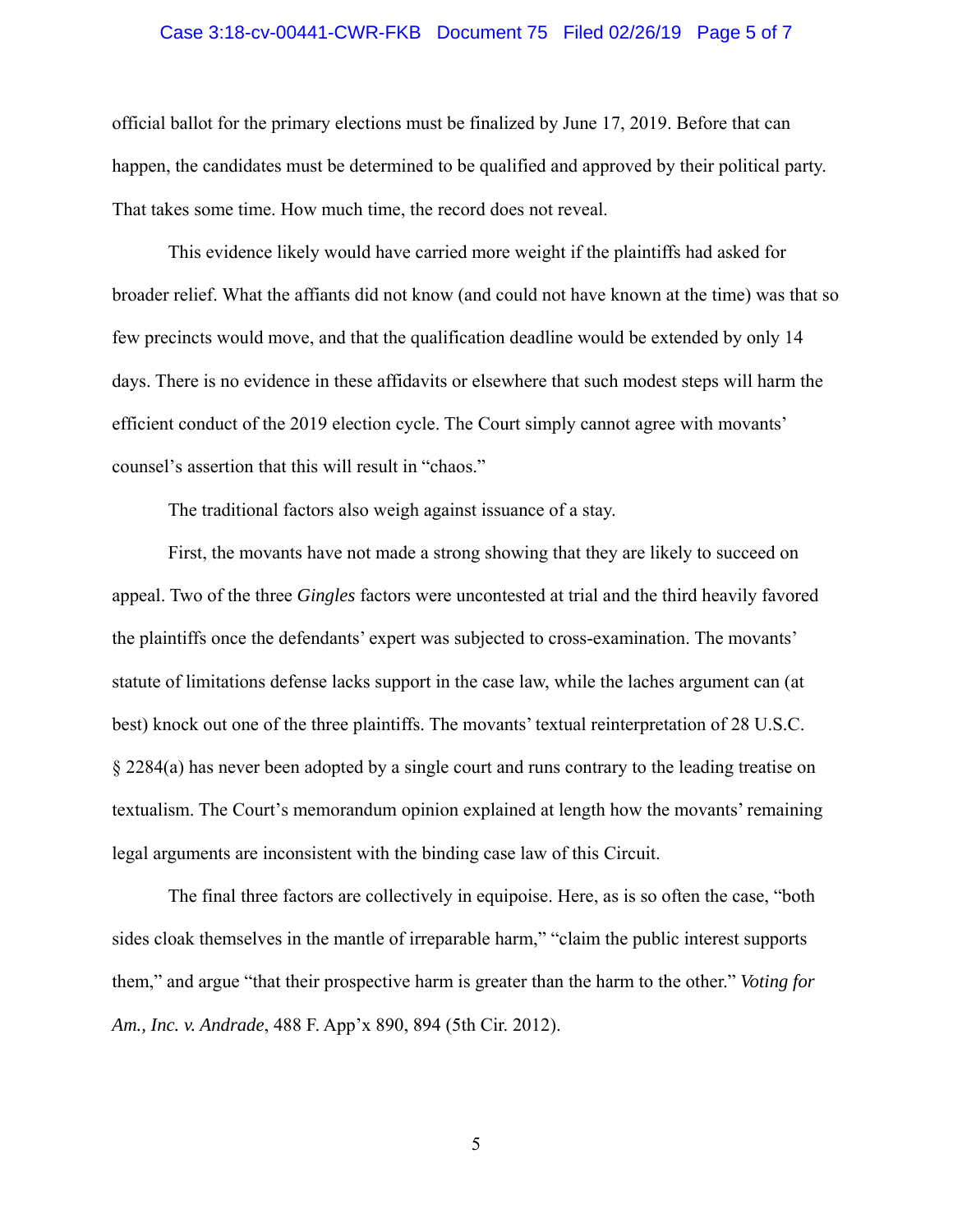#### Case 3:18-cv-00441-CWR-FKB Document 75 Filed 02/26/19 Page 6 of 7

The second factor supports the issuance of a stay. It was only last year that the Supreme Court found that "the inability to enforce its duly enacted plans clearly inflicts irreparable harm on the State." *Abbott v. Perez*, 138 S. Ct. 2305, 2324 n.17 (2018).<sup>3</sup> Without a stay, Mississippi will not be able to implement the District 22 map it previously enacted into law.

The third factor cuts the other way, since a stay would substantially injure the other parties to this litigation. In *Veasey*, the Fifth Circuit's discussion of this prong reaffirmed that "the right to vote is the right to participate in an electoral process that is necessarily structured to maintain the integrity of the democratic system." 769 F.3d at 896 (quotation marks, citation, and brackets omitted). Here, the evidence showed that the plaintiffs and other African-Americans in District 22 were unable to vote their candidate of choice into office in the 2003, 2007, 2011, and 2015 election cycles because of the structure of the District. Given the importance of voting and the years that have elapsed without the electoral opportunity intended by  $\S$  2, the better course of action seems to be to not injure the plaintiffs for another election cycle.

Finally, the public interest factor is inconclusive. In *Nken*, an asylum case in which the petitioner sought a stay of removal, the Supreme Court observed that "[o]f course there is a public interest in preventing aliens from being wrongfully removed, particularly to countries where they are likely to face substantial harm," just as "[t] here is always a public interest in prompt execution of removal orders." 556 U.S. at 436. And in *Perez*, last year's redistricting case, the Court wrote that the district court "should have respected the legislative judgments embodied in" the State's duly enacted maps, before adding, critically, "to the extent allowed by

 $\overline{a}$ 

<sup>&</sup>lt;sup>3</sup> The Fifth Circuit has articulated this point somewhat differently, writing that "[w]hen a statute is enjoined, the State necessarily suffers the irreparable harm of denying the public interest in the enforcement of its laws." *Veasey*, 769 F.3d at 895 (quotation marks and citation omitted).

The *Veasey* court also found that "the State has a significant interest in ensuring the proper and consistent running of its election machinery." *Veasey*, 769 F.3d at 896. As discussed above, the evidence in this case does not show that amending District 22's boundaries will impair this legitimate interest.